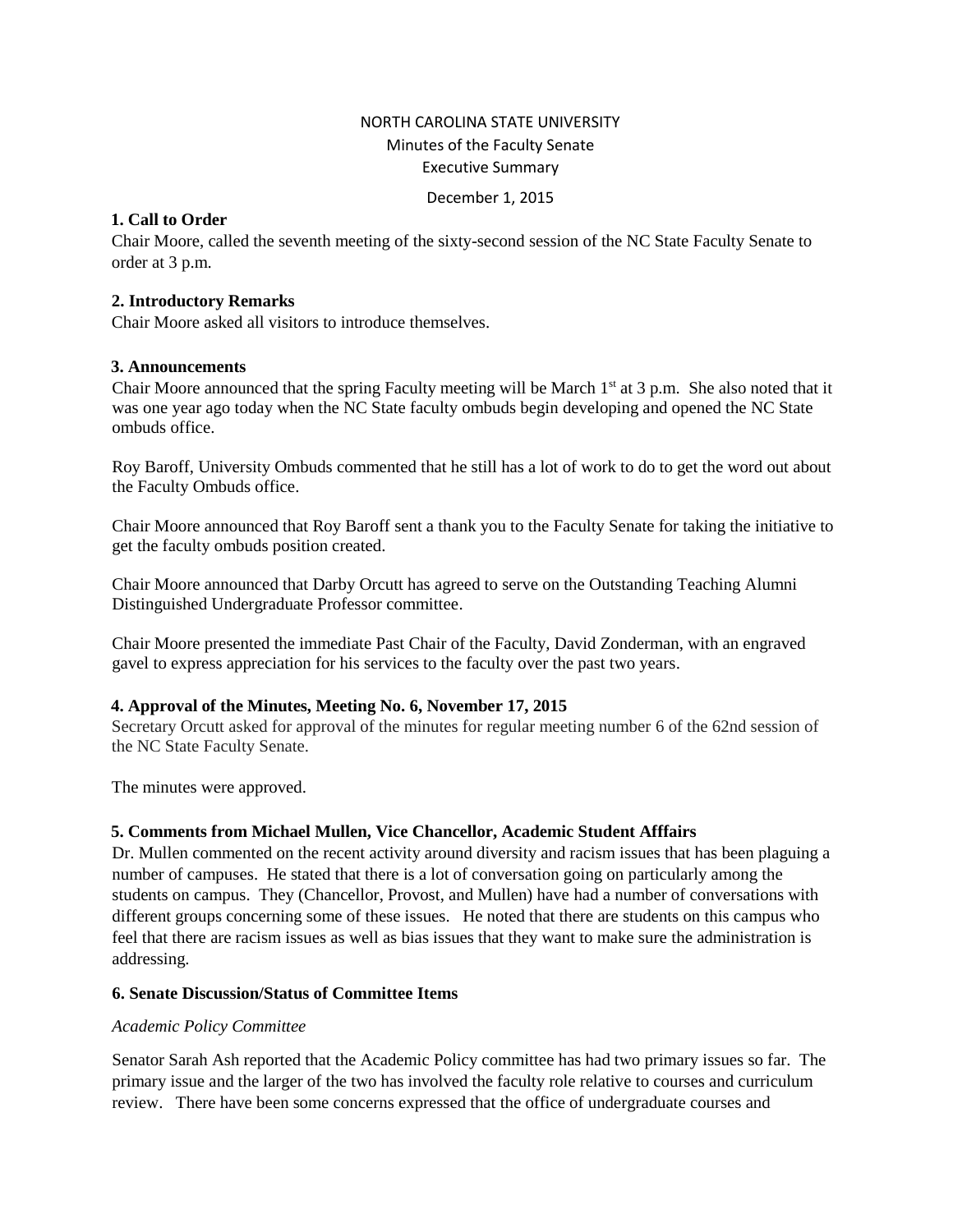curriculum plays too large of a role in courses and curricula. The committee was tasked with looking at how courses and curricula are reviewed.

Senator Ash reported that the committee has discussed the General Education Program and the Council on Undergraduate Education which oversees it, which is undergoing some growing pains. The current General Education Program is about six years old and there have been some issues, particularly around diversity. They are seeing more one credit hour classes that are being approved and there is a lot of controversy about whether that is appropriate, which is leading them down this path of whether it is time to revisit the General Education Program.

Senator Ash stated that there were some concerns about the reporting structure and whether it was appropriate for Vice Chancellor Mullen to oversee courses and curricula, given that he is also overseeing a college that has its own courses and curricula. He has made the committee comfortable that it is okay and that what happens relative to his office is not unusual as compared to other institutions around the country.

Senator Ash reported that another issue the committee discussed was related to the Office of Disability Services. They invited Mike Newmiller, Director of DSL, to one of their meetings to discuss some of the issues that faculty have raised concerns about regarding things like having to have closed captioning for movies, videos, etc., and the short answer is to check with DSL. Faculty are expected to provide that closed captioning for students. DSL is more than willing to help out.

## *Governance and Personnel Policy Committee*

Senator Paul Williams reported that the committee addressed a couple of issues. The most significant issue discussed was the proposed regulation on drug and alcohol free workplaces. They had a lively conversation with the people who drafted the proposal and they learned some things, such as why the initial proposal seemed fairly draconian. The committee is awaiting a new draft of the policy.

Senator Williams stated that the other issue is on the faculty grievance and non-reappointment working group. The current name of the committee is the 604-607 Committee. They had a meeting yesterday morning to talk about changes that they might want to recommend. He said they pretty much agreed that a mediation process would be a helpful first step before it leads into a situation where a committee has to be appointed.

Senator Williams stated that the committee met to draft a revision to the regulation of regulations. Regulation 01.25.05, specifies in essence how regulations are to be processed and the committee drafted a new version to integrate the statement of principles and faculty governance that was agreed to in the last couple of months. The committee has a draft that has been discussed at the Executive Committee meeting and it will be sent back to Legal Affairs.

Senator Williams stated that another issue raised was the increase in faculty duties that support people used to do. The committee had a discussion and found that this issue may differ depending on who you talk to. The committee is still working on this issue.

#### *Resources and Environment Committee*

Senator Margaret Moore reported that the Resources and Environment Committee had two main issues. The first issue is the transportation and parking discussion that they had over the Aloft's spaces. They met with Director of Transportation Cathy Reeves and Greg Cane and found that University Real Estate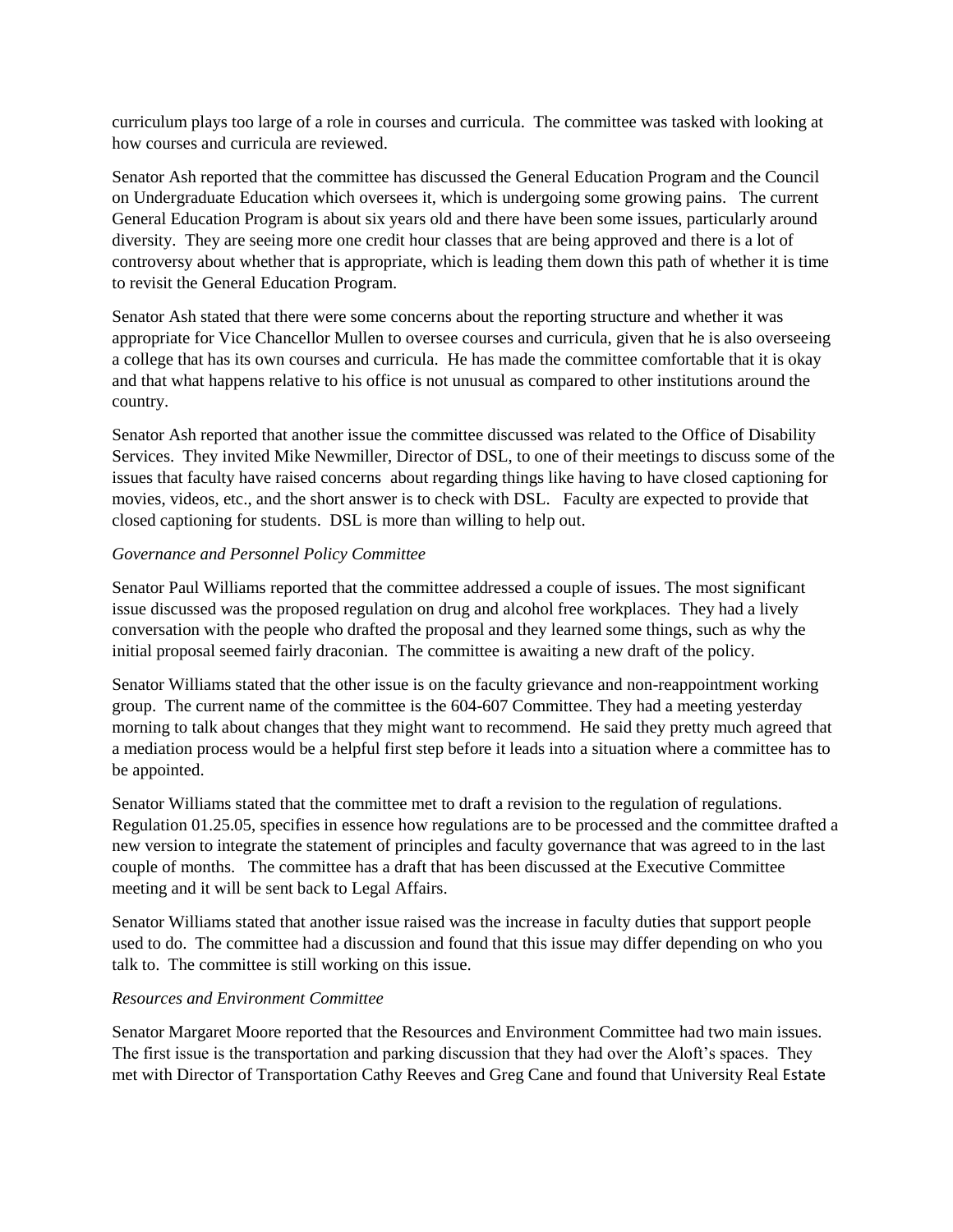made a deal with the Aloft hotel to provide them thirty spaces at night for valet parking, so it's an ongoing conversation with the Director of Transportation.

The second issue that the committee addressed was to look at developments regarding sustainability. The committee met with Jack Colby and he explained that the university is moving forward with the sustainability plans from an isolated activities base approach to more of a coordinated strategic strategy.

# **7. Adjourn**

The meeting adjourned at 4 p.m.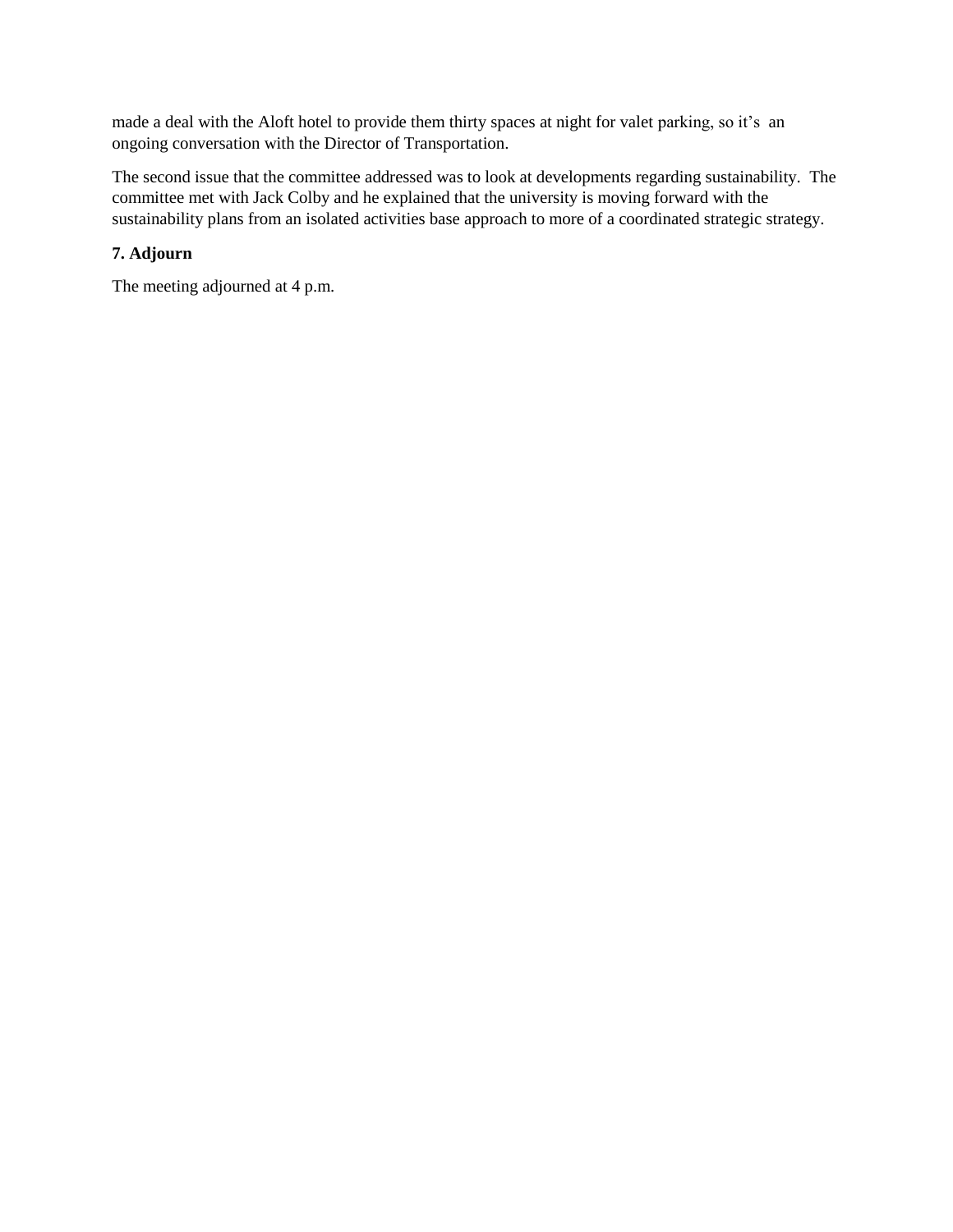#### NORTH CAROLINA STATE UNIVERSITY

Minutes of the Faculty Senate

December 1, 2015

#### **Regular Meeting No. 7 of the 62nd Session: Faculty Senate Chambers December 1, 2015**

**Present:** Chair Moore, Secretary Orcutt, Parliamentarian Lubischer, Past Chair Zonderrman, Senators Ange-van Heugten, Ash, Auerbach, Banks, Bartlett, Bernhard, Bullock, Bykova, Cubbage,Davidian., Fath, Hergeth, Huffman, Kathariou, Moore, Pearce, Perros, Porter, Scearce, Smith, Smith McKoy, Sotillo, Steer, Williams

**Excused:** Provost Arden; Senators Fleisher, Bird

**Absent: S**enators Argyropoulos, Byrnes, Devetsikiotis, Gunter, Laffitte, Silverberg, Sannes, Spontak

G**uests:** Marcia Gumpertz, assistant vice Provost for Faculty Diversity; Roy Baroff, Faculty Ombuds; Michael Mullen, Vice Chancellor, Academic Student Affairs; Duane Larick, Senior Vice Provost, Academic Strategy & Resource Management; Katharine Stewart, Vice Provost for Faculty Affairs; Alison Blaine, Virginia Ferris, Eka Grguric, Josephine McRobbie, Todd Stoffer, Madison Sullivan, and Heidi Tebbe, Libraries Fellows; Mark Newmiller, Director of Disability Services

#### **1. Call to Order**

Chair Moore, called the seventh meeting of the sixty-second session of the NC State Faculty Senate to order at 3 p.m.

#### **2. Introductory Remarks**

Chair Moore asked visitors to introduce themselves.

#### **3. Announcements**

Chair Moore announced that the spring Faculty meeting will be March  $1<sup>st</sup>$  at 3 p.m. She also noted that it was one year ago today when the NC State faculty ombuds begin developing and opened the NC State ombuds office.

Roy Baroff, University Ombuds commented that he still has a lot of work to do to get the word out about the Faculty Ombuds office. He encouraged the faculty to invite him to departmental meetings so he can introduce himself and learn more about the university.

Chair Moore announced that Roy Baroff sent a thank you to the Faculty Senate for taking the initiative to get the faculty ombuds position created.

Chair Moore announced that Darby Orcutt has agreed to serve on the Outstanding Teaching Alumni Distinguished Undergraduate Professor committee.

Chair Moore presented the immediate Past Chair of the Faculty, David Zonderman, with an engraved gavel to express appreciation for his services to the faculty over the past two years.

#### **4. Approval of the Minutes, Meeting No. 6, November 17, 2015**

Secretary Orcutt asked for a motion to approve the minutes for regular meeting number 6 of the 62nd session of the NC State Faculty Senate.

The minutes were approved.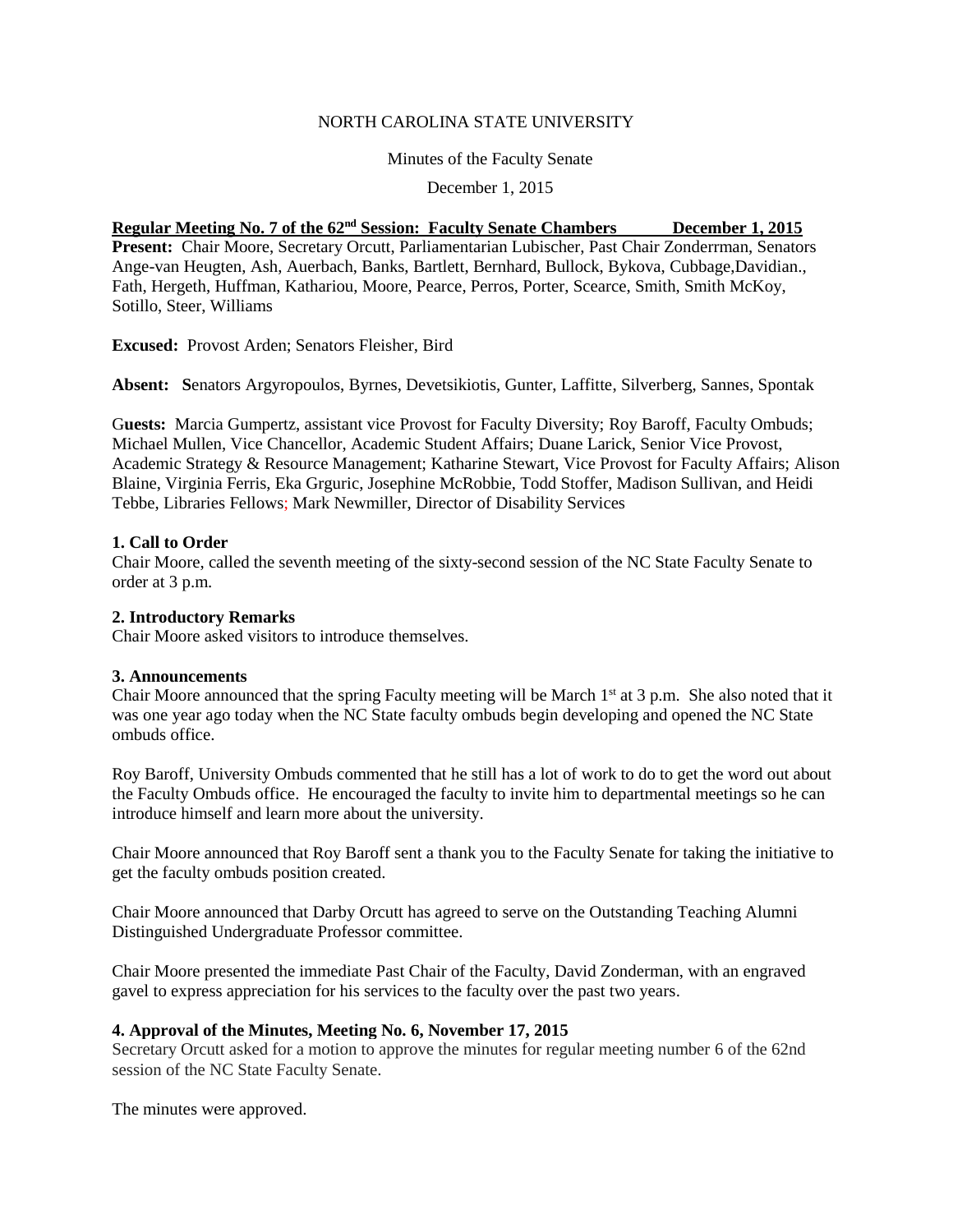## **5. Comments from Michael Mullen, VC for Academic Student Affairs**

Dr. Mullen commented on the recent activity around diversity and racism issues that has been plaguing a number of campuses. He stated that there is a lot of conversation going on particularly among the students on campus. They (Chancellor, Provost, and Mullen) have had a number of conversations with different groups concerning some of these issues. He said there are students on this campus who feel that there are some racism issues as well as bias issues that they want to make sure the administration is addressing.

Dr. Mullen stated that the Chancellor's liaison group had a meeting a few weeks ago and had a long conversation about this issue on our campus and one of the things that got a lot of conversation was, are we doing enough in terms of diversity education.

Dr. Mullen stated that there was an off campus party where the theme was "Country Folk versus Black Gangsters" that caused a bit of concern. He plans to attend an African American council meeting this afternoon. He stated that they will continue to have these conversations to move forward with ways that everyone can engage in positive conversations around race, diversity, and inclusion on this campus. He noted that like many campuses, NC State's administration is having conversations with our students about issues that are a concern to them.

## *Comments from Duane Larick*

Dr. Larick reported on the searches that are in progress. He reported that there are four dean searches. The Colleges of Education and Design searches are in the process of getting underway. The first candidate for the Poole College of Management position is in. The second candidate is scheduled for mid-December.

Dr. Larick reported that there are three candidates for the College of Textile search with the first one being on campus today. The second will be on campus tomorrow and the third candidate will be here on December 3<sup>rd</sup> and 4<sup>th</sup>.

Dr. Larick announced that Scott Douglas has been named the new Vice Chancellor for Finance and Administration and will start mid-January.

The search for the Vice Provost for the Office of Institutional Equity and Diversity is just getting started.

Dr. Larick reported that with Karen Helm's departure, they are going to move that position to an Associate Vice Provost for Assessment and Accreditation and the position in the interim will report to him.

# *Questions and Comments*

#### *Is the college required to have three candidates for a Dean search?*

Dr. Larick stated that there are guidelines for how dean searches are conducted. There are guidelines for the appointment of committees. The guidelines recommend, but it is not required.

#### **6. Senate Discussion/Status of Committee Items**

#### *Academic Policy Committee*

Senator Sarah Ash reported that the Academic Policy committee has had two primary issues so far. The primary issue and the larger of the two has involved the faculty role relative to courses and curriculum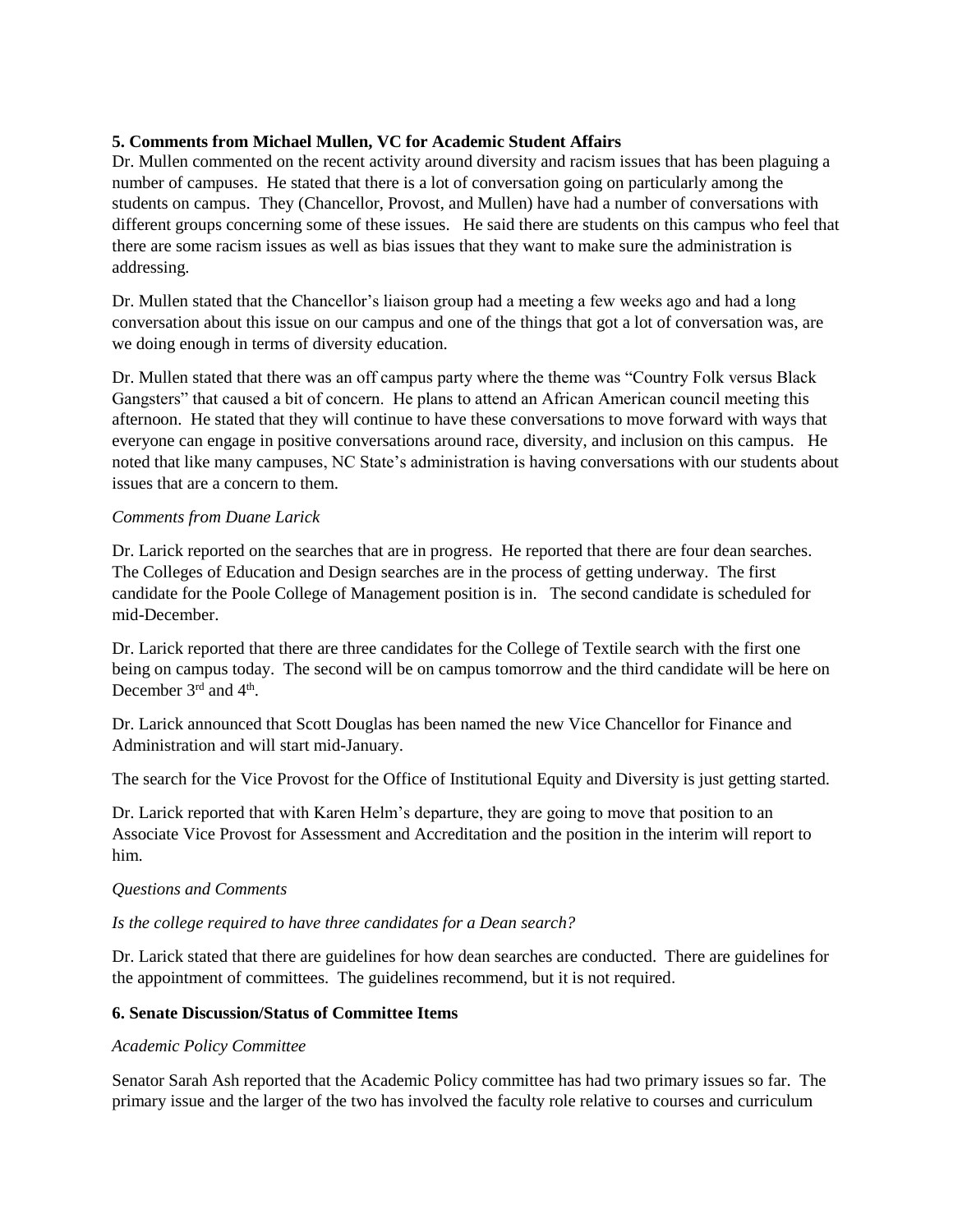review. There have been some concerns expressed that the office of undergraduate courses and curriculum plays too large of a role in courses and curricula. The committee was tasked with looking at how courses and curricula are reviewed.

Senator Ash stated that in addition to the office of courses and curriculum, we have Barbara Kirby, at the administrative level. We also have two faculty standing committees, UCCC (the Undergraduate Courses and Curriculum Committee) and CUE (the Council on Undergraduate Education). One of the issues that was brought to the committee was perhaps changing the reporting structure for these two committees and instead of going through the Office of Undergraduate Courses and Curriculum, perhaps it should come straight through the Faculty Senate. They met with Barbara Kirby and representatives from Registration and Records to get a sense of the process. The first conclusion they came to was be careful what you wish for because there is a huge amount of reporting, recording, assessment, collection of data that the Office of Courses and Curriculum has to deal with and the faculty is not set up to do that sort of thing. She said they learned from Registration and Records that students had come to R&R to complain about 8 semester displays that were not up to date, which is a faculty responsibility that is not being met. Registration and Records is working on a planning tool for students to use through *My-Pack Portal* and it will be very much dependent on an eight semester display.

Senator Ash reported that the committee has discussed the General Education Program and the Council on Undergraduate Education which oversees it, which is undergoing some growing pains. The current General Education Program is about six years old and there have been some issues, particularly around diversity. The diversity issue has become a challenge, trying to determine what does or does not meet the diversity requirement. There have been some recent issues around the interdisciplinary perspective requirement and a lot of this is driven by issues around the need to have assessment procedures in place. CUE has been working on looking at the adjustments to the diversity requirement. They have talked about it may be time to think about the General Education Program more broadly. She said some things are going to have to be done about diversity, which currently exists as a co-requisite and what has happened over the years, because there aren't enough three credit hour courses to meet that requirement. They are seeing more one credit hour classes that are being approved and there is a lot of controversy about whether that is appropriate, which is leading them down this path of whether it is time to revisit the General Education Program.

Senator Ash stated that it might also be time to think about the structure more generally of UCCC, which oversees courses and curricula and CUE, which oversees general education, which currently are two distinct standing committees. The committee talked with Mike Mullen about making the general education oversight simply a subcommittee of UCCC to try to streamline that whole process and that also led to a discussion about making sure that these committees are constituted with faculty who are engaged and committed to the process of courses and curricula. The next steps will be to look at a committee to review the general structure of UCCC and CUE and to possibly consider changes to general education.

Senator Ash stated that there were some concerns about the reporting structure and whether it was appropriate for Vice Chancellor Mullen to oversee courses and curricula, given that he is also overseeing a college that has its own courses and curricula. She said he has made them pretty comfortable that it is okay and that what happens relative to his office is not unusual as compared to other institutions around the country, and that he is separate regarding courses and curricula within the college. There shouldn't be any concern for conflict of interest relative to that.

Senator Ash reported that another issue the committee discussed was related to the Office of Disability Services. They invited Mike Newmiller, Director of DSL, to one of their meetings to discuss some of the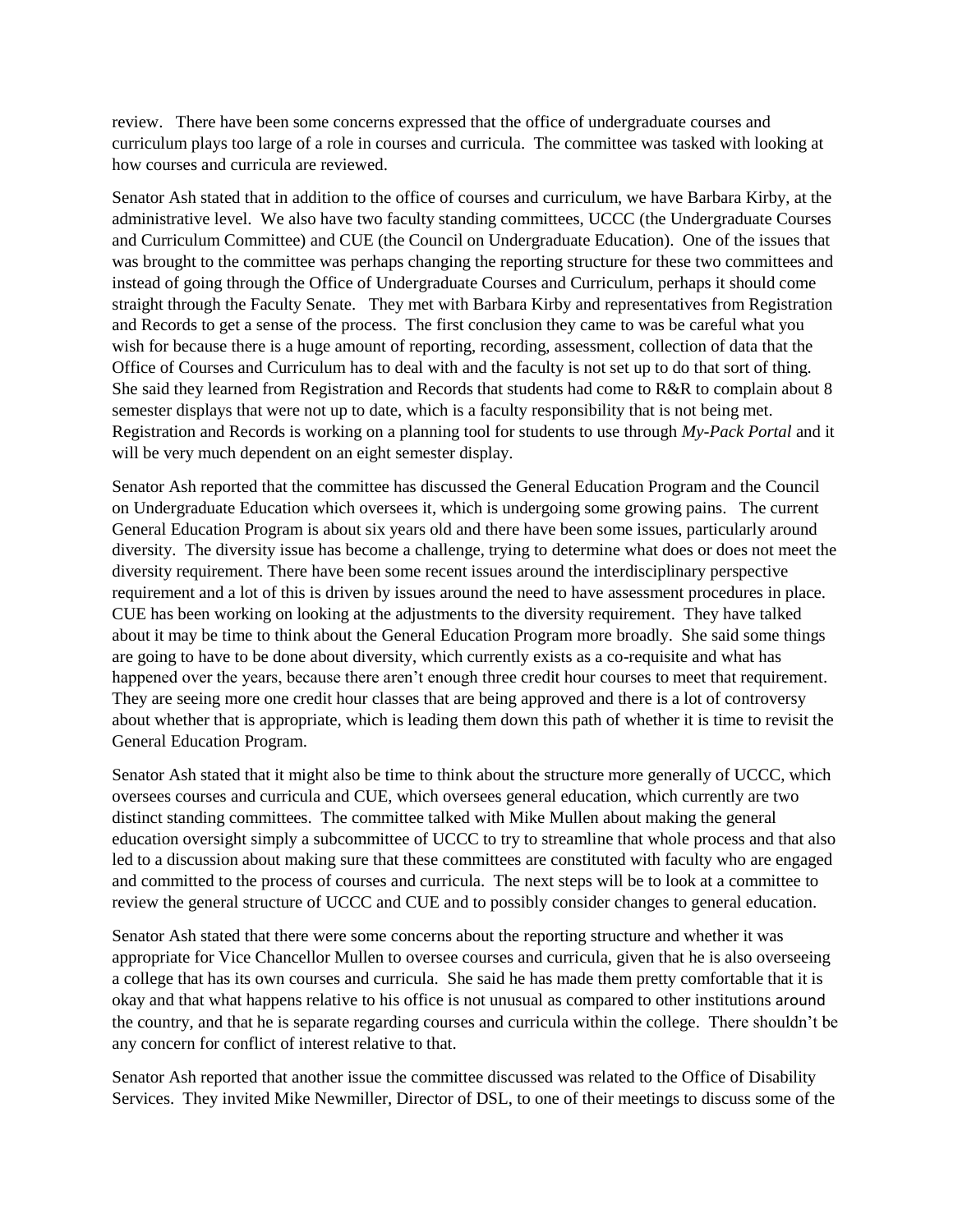issues that faculty have raised concerns about regarding things like having to have closed captioning for movies, videos, etc., and the short answer is to check with DSL. Faculty are expected to provide that closed captioning for students. DSL is more than willing to help out. Mark Newmiller is working on some training videos for faculty. The committee is also working with DELTA to try to facilitate some of the issues.

## *Questions and Comments*

*Past Chair Zonderman - You said there may be an effort to look at both combining CUE and UCCC and or revisit general education. How do we move that forward? Is a formal resolution needed from the Faculty Senate?*

Senator Ash response that that would be helpful.

*Senator Auerbach suggested taking a straw poll of the Senate as to whether they think it will be worthwhile to redo general education.* 

*Chair Moore stated that instead of a straw poll, she thinks some input would be more appropriate.* 

*Secretary Orcutt stated that it is well worth looking at, but not necessarily worth revising it completely. He noted that he chaired UCCC through the process of doing this six years ago and at that time there were some things that people were not 100 percent comfortable with, so there was always a plan to revisit some of these issues, particularly diversity, the global and international pieces, and the interdisciplinary perspectives, so we may want to think carefully about what are the pieces that we think are worth that time and attention.* 

*Senator Cubbage stated that he thinks it's definitely worth revisiting. He thinks general education is the thing that is slowing down the upper level rate to graduation more than anything.* 

#### *Senator Bullock asked what would be the primary goal in revisiting.*

Senator Ash stated that from her perspective, having been on CUE this year, seeing courses come through for approval that generated a tremendous amount of controversy (the two categories, diversity and interdisciplinary perspectives), for her, the interdisciplinary perspectives category is frustrating because they get these courses and people would say it's a great course, but it doesn't meet these very specific guidelines that have been created under this category and because of this need for assessment we put up these restrictions that have a real chilling effect in some ways on the opportunity for students to be able to take a wide variety of interesting and good courses. Then diversity is a whole separate issue because of how that played out relative to just the lack of availability of courses.

*Senator Bullock – So in the revisiting will the recommendation be from the Faculty Senate to whom?*

Senator Ash stated that the recommendation would be to Vice Chancellor Mullen or the Provost.

*Senator Smith McKoy stated that if we could educate people and committees as to what the faculty need in terms of what we are looking for, that would be useful. Also the general education requirements have caused a lot of difficulty, particularly with low enrollments and people are scrambling to create courses to meet the general education, the IPGK for instance, the shell courses, when in fact the substance of what we want to teach in departments may or may not be happening in the general education. We also need to address the global issues. If you think about what is happening in this day and time these are critical issues. So these things could happen in conversation with each other looking at what we are*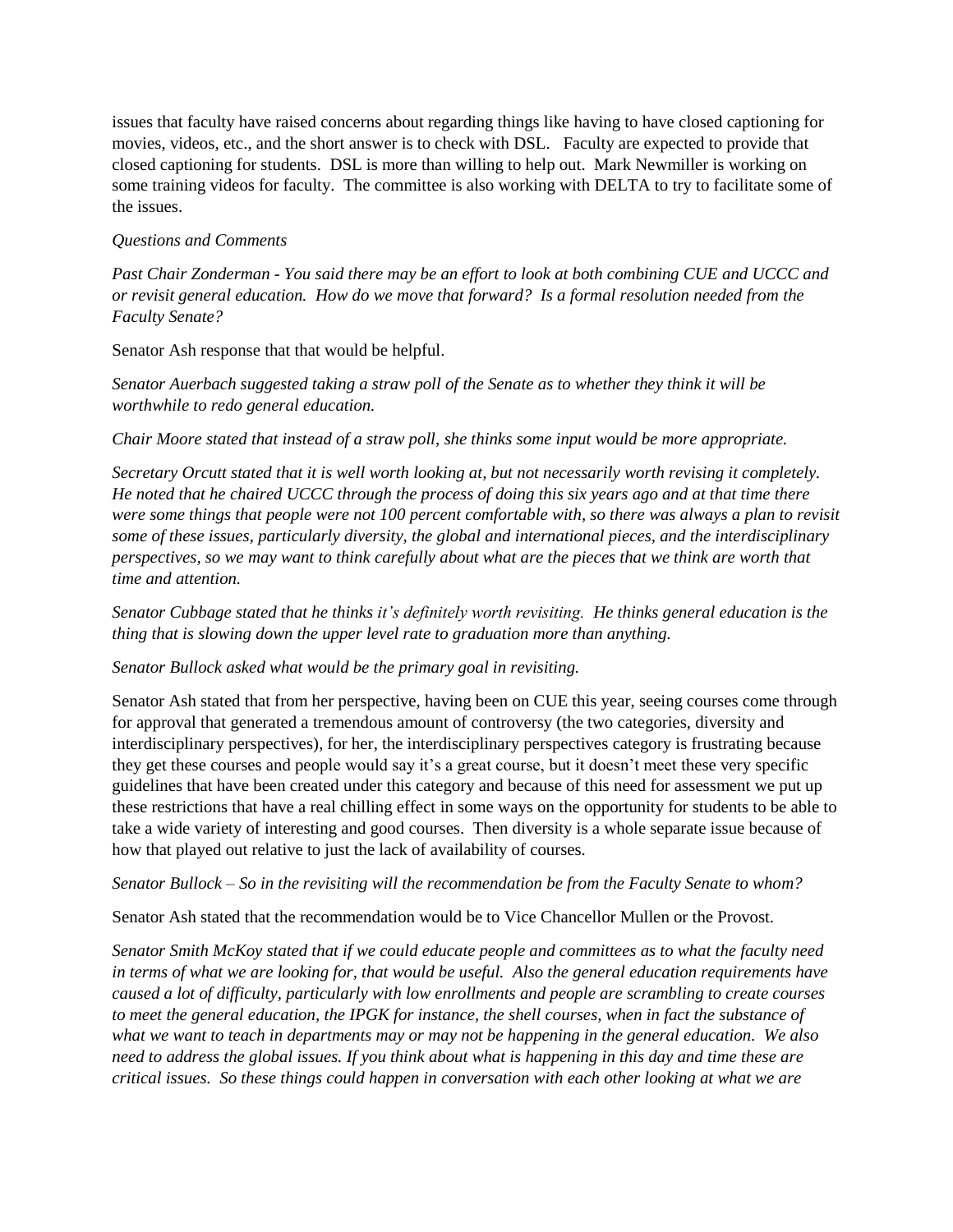# *seeing in committee as well as the general education requirement with the goal of addressing some of these long standing problems.*

Senator Ash added that she thinks it is a really good point that when you have a system in place such that one year something goes through because of the make-up of the committee and the next year the same course would not go through because of the make-up of the committee, that says that there is some fundamental problem.

## *Governance and Personnel Policy Committee*

Senator Paul Williams reported that the committee addressed a couple of issues. The most significant issue discussed was the proposed regulation on drug and alcohol free workplaces. They had a lively conversation with the people who drafted the proposal and they learned some things, such as why the initial proposal seemed fairly draconian. That is because the necessity to draft this proposal has to do with largely federal regulations with respect to certain grants that are offered and certain specialized people, such as people that handle hazardous materials. There are pretty stringent requirements in terms of alcohol and drug use. The problem with the policy is that it was written more for that group of individuals, but it is offered up as a policy for all of us, which in many cases it is irrelevant. So, they listened to us and we listened to them and they realized that it has to be a more nuanced policy because you have different groups of faculty for whom the requirements need to be stringent and some that don't need to be so stringent, so they have gone back and they are going to redraft a policy that will take those differences into account. The committee is awaiting a new draft of the policy.

Senator Williams stated that the other issue is on the faculty grievance and non-reappointment working group. The current name of the committee is the 604-607 Committee. They had a meeting yesterday morning to talk about changes that they might want to recommend. He said one of the major points of discussion was to see if there are ways that these issues, particularly grievance issues, could be resolved without going to some sort of formal hearing, so one of the major topics of conversation yesterday was to include, as a step one in this process, a mediation approach. The question then arises as to the timing of when that should happen because there is a sixty day window from when the event occurs to when you have to file a grievance. He said they pretty much agreed that a mediation process would be a helpful first step before it leads into a situation where a committee has to be appointed.

Chair Moore stated that Sarah Lannom from the Office of General Counsel is going to put forth the proposed revisions and that will come to the Senate.

Senator Williams stated that the committee met to draft a revision to the regulation of regulations. Regulation 01.25.05, specifies in essence how regulations are to be processed and the committee drafted a new version to integrate the statement of principles and faculty governance that was agreed to in the last couple of months. The committee has a draft that has been discussed at the Executive Committee meeting and it will be sent back to Legal Affairs.

Katharine Stewart, Vice Provost for Faculty Affairs, stated that the offices of the Provost and Legal Affairs have the draft and she will be reporting back to the committee.

Senator Williams stated that one issue raised was, will the University College have Faculty Senate representatives. That issue has not yet been resolved.

Senator Williams stated that another issue raised was the increase in faculty duties that support people used to do. The committee had a discussion and found that this issue may differ depending on who they talk to. He said they need to develop a more comprehensive inventory about what is the nature of this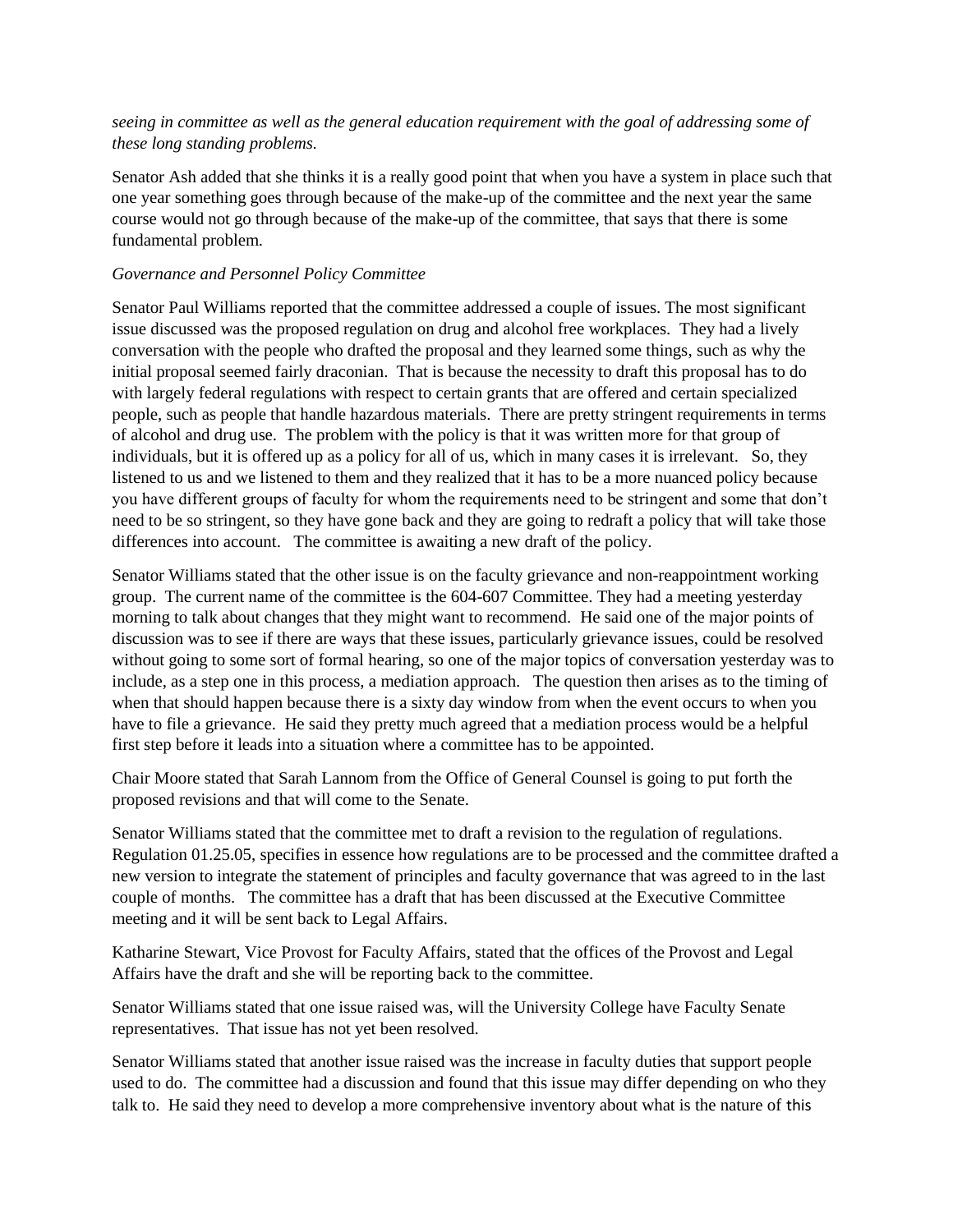problem. Senator Williams said one thing that is clear is that with grant administration a lot of the paperwork that used to be done by others is now being done by faculty. The committee is still working on this issue.

*Senator Cubbage: Were you able to get any information on grievances? I was wondering if we could get some of that information.* 

Senator Williams responded that they can request the information.

*Senator Cubbage stated that it appears that they are trying to set a new process to avoid the problem of having grievances.* 

Chair Moore stated that the goal is to get things resolved.

Roy Baroff stated that he is an *ex officio* of the committee and what they are trying to do is to create a process that is clear and more streamlined than the one that exists and that would create opportunities to resolve things informally, and if not, have a clear path to resolve them formally through a committee structure. He noted that Senator Cubbage's comment is well worth thinking about in terms of how some things get structured. He said from his perspective as faculty ombuds, one of his goals is to think about how to do conflict better, and part of that is having a working grievance program that can address issues for faculty and from his perspective include that informal step.

Senator Williams stated that the university is required to have a grievance policy and what the committee is doing now is revising the current policy.

Vice Provost Larick added that if the Provost's Office gets an official request from the Senate for data, they will do their best to provide it.

#### *Resources and Environment Committee*

Senator Margaret Moore reported that the Resources and Environment Committee had two main issues. The first issue is the transportation and parking discussion that they had over the Aloft's spaces. They met with Director of Transportation Cathy Reeves and Greg Cane and found that University Real Estate made a deal with the Aloft hotel to provide them thirty spaces at night for valet parking. They have done some studies which have indicated that the parking has not been affected. It's an ongoing conversation with the Director of Transportation.

The second issue that the committee addressed was to look at developments regarding sustainability. The committee met with Jack Colby and he explained that the university is moving forward with the sustainability plans from an isolated activities base approach to more of a coordinated strategic strategy. He is going to appoint a sustainability council that will come from groups all over the university including academics, operations, planning, campus design, communication, community and culture and leadership. Secretary Orcutt added that there will be subcommittees of that sustainability council and their membership will be open to the university community as well.

#### *Questions and comments*

*Senator Ash: Does sustainability includes food waste?*

Senator Moore responded yes.